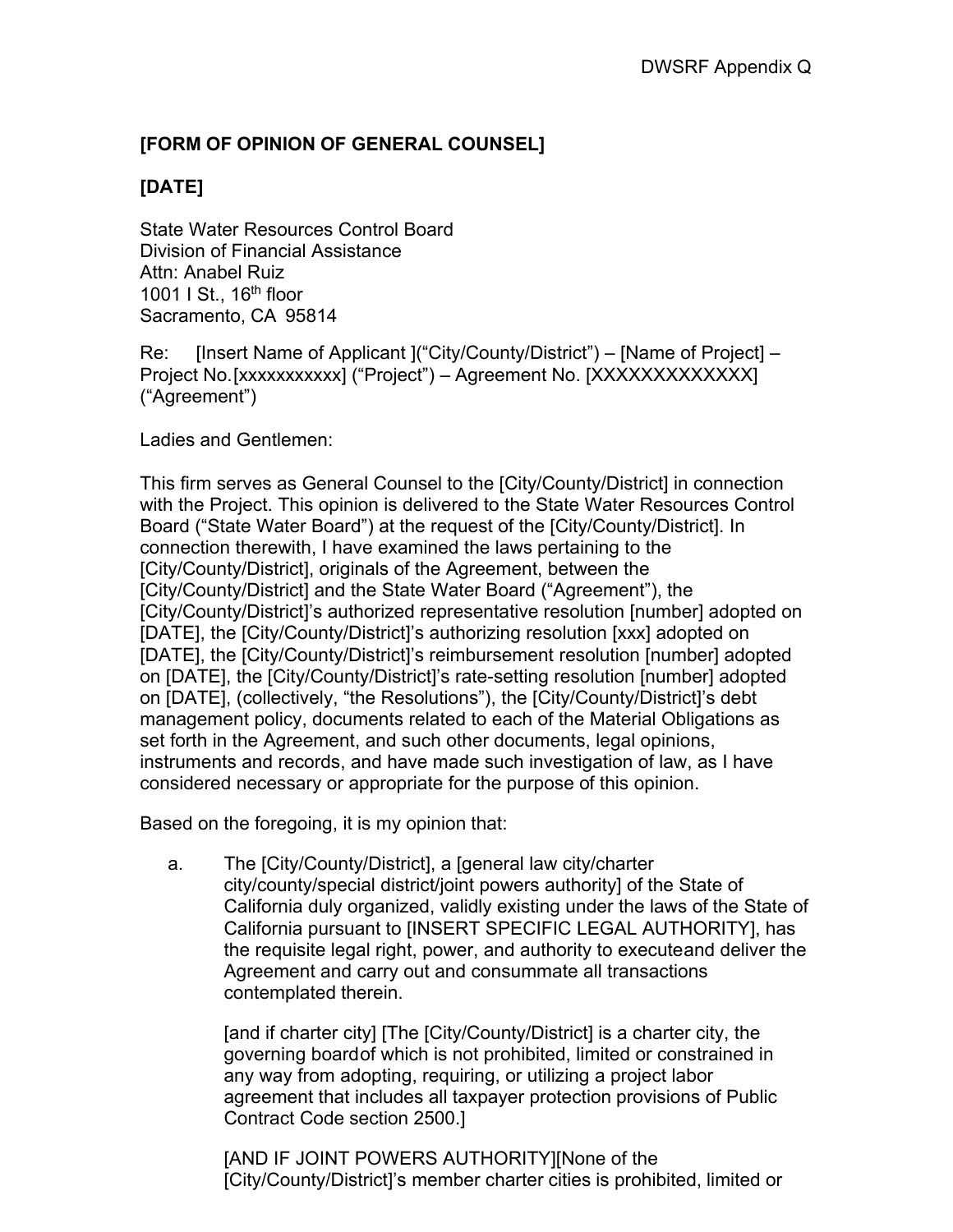constrained in any way from adopting, requiring, or utilizing a project labor agreement that includes all taxpayer protection provisions of Public Contract Code section 2500.]

- b. The Resolutions have been duly adopted at meetings of the [City/County/District] which were called and held pursuant to law with all public notice required by law andat which a quorum was present and acting when the Resolutions were adopted. The Resolutions are in full force and effect and have not been amended, modified, supplemented, or rescinded, nor has the rate-setting resolution been challenged or therates become subject of a referendum or initiative or other similar process.
- c. To the best of my knowledge and based upon a reasonable investigation, all proceedings required by law or under the ordinances or bylaws of the [City/County/District] to be taken by the [City/County/District] in connection with the authorization of the Agreement and the transactions contemplated by and related thereto, and all such approvals, authorizations, consents or other orders of or filings or registrations with such public boards or bodies, if any, as may be legally required to be obtained by the [City/County/District] prior to the date hereof with respect to allor any of such matters have been taken or obtained and are in full force and effect, except that no opinion is expressed as to any approvals, obligations or proceedings which may be required under any federal securities laws or state blue sky or securities laws.
- d. To the best of my knowledge and based upon a reasonable investigation, the execution and delivery of the Agreement and the consummation of the transactions therein will not conflict with or constitute a breach of or default (with due notice or the passage of time or both) under (i) the statutes creating the [City/County/District]or any amendments thereto, (ii) the ordinances or by laws of the [City/County/District], (iii) any bond, debenture, note or other evidence of indebtedness, or any material contract, agreement or lease to which the  $\left[\frac{C}{V}\right]$ County/District] is a party or by which it or its properties are otherwise subjector bound or (iv) any applicable law or administrative regulation or any applicable court or administrative decree or order.
- e. To the best of my knowledge and based upon a reasonable investigation, the [City/County/District] has sufficient property rights in the Project property for the purposes contemplated in the Agreement and has complied with the requirements ofthe Uniform Relocation Assistance and Real Property Acquisition Policies Act of 1970 (42 U.S.C. 4601) with respect to any property acquired for the purposes of theProject. Project property rights extend/s in perpetuity/until [date].
- f. To the best of my knowledge and based upon a reasonable investigation, there is no action, suit, proceeding, inquiry or investigation before or by any court of federal, state, municipal or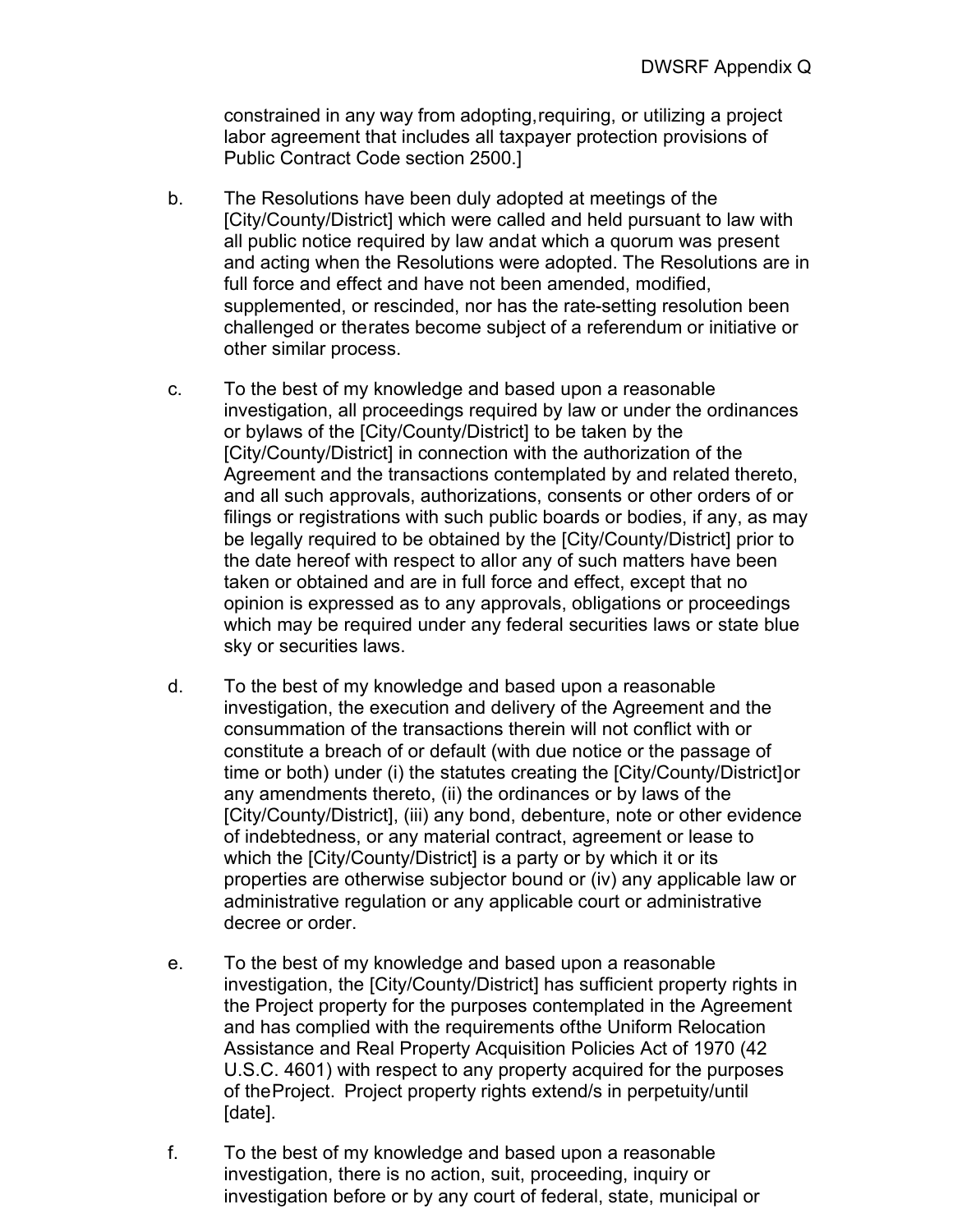other governmental authority pending or threatened against or affecting the [City/County/District]'s System, as defined in the Agreement, or the assets, properties or operations of the [City/County/District] relating to its System which, if determined adversely to the [City/County/District] or its interests would result in any material change in the assets or financial condition of the [City/County/District], the [City/County/District]'s System or the financial conditionthereof, and the [City/County/District] is not in default with respect to any order or decree of any court or any order, regulation, or demand of any federal, state, municipal, or other governmental agency which default might have consequences that would materially and adversely affect the financial condition of the [City/County/District] or its System.

- g. No facts have come to my attention which lead me to believe that the [City/County/District]'s authorized representative has made any untrue statement of amaterial fact or omitted or omits to state a material fact or has made misleading statements in the Agreement.
- h. The Agreement has been duly authorized, executed, and delivered, and assuming dueauthorization, execution and delivery of the Agreement by the State Water Board, constitutes legal, valid, and binding obligation of the [City/County/District] enforceable against the [City/County/District] in accordance with its terms, subject tothe laws relating to bankruptcy, insolvency, reorganization, or creditors' rights generally and to the application of equitable principles, if equitable remedies are sought.

Sincerely,

General Counsel [City/County/District]